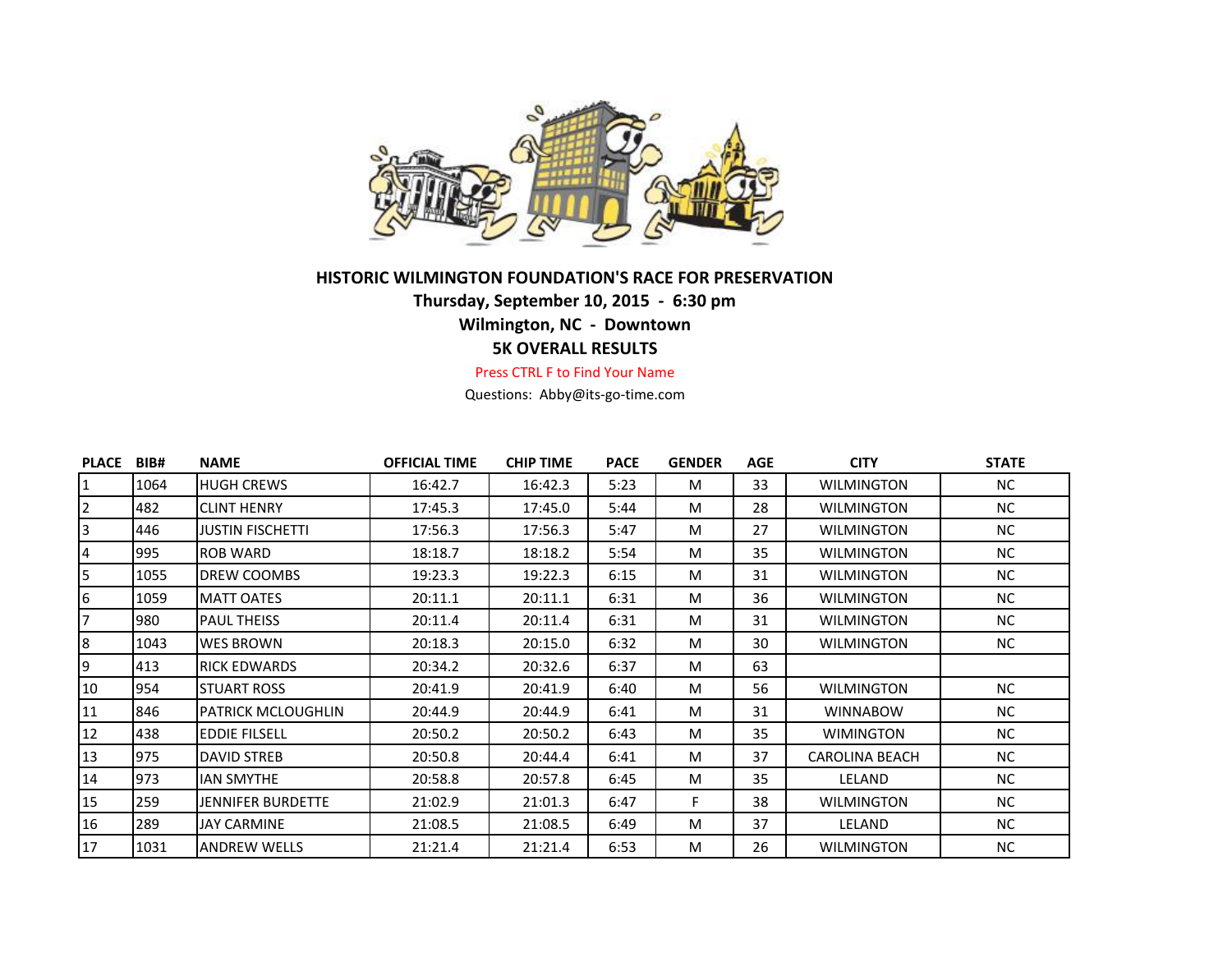| 18 | 966  | <b>WILL SHAMBLEY</b>    | 21:42.1 | 21:37.9 | 6:58 | M           | 29 |                         |           |
|----|------|-------------------------|---------|---------|------|-------------|----|-------------------------|-----------|
| 19 | 492  | <b>DALLAS JEFFUS</b>    | 21:43.1 | 21:43.1 | 7:00 | M           | 29 | <b>WILMINGTON</b>       | <b>NC</b> |
| 20 | 486  | <b>JAKE HORTON</b>      | 21:59.4 | 21:56.6 | 7:05 | M           | 50 | <b>WILMINGTON</b>       | <b>NC</b> |
| 21 | 386  | RICHARD DUVALL          | 22:14.5 | 22:14.5 | 7:10 | M           | 34 | WILMINGTON              | <b>NC</b> |
| 22 | 1056 | AMBER ROGERS            | 22:26.1 | 22:20.7 | 7:12 | F           | 28 | <b>CAROLINA BEACH</b>   | $NC$      |
| 23 | 1052 | <b>MORGAN HUMPHREY</b>  | 22:34.6 | 22:34.6 | 7:17 | M           | 22 | <b>WILMINGTON</b>       | NC        |
| 24 | 1037 | <b>ANDREW WILSON</b>    | 22:44.3 | 22:41.0 | 7:19 | M           | 44 | <b>WILMINGTON</b>       | NC        |
| 25 | 1041 | <b>RENEE ZUKERMAN</b>   | 23:22.9 | 23:19.3 | 7:31 | $\mathsf F$ | 49 | <b>WILMINGTON</b>       | <b>NC</b> |
| 26 | 228  | <b>ALEX BOUKNIGHT</b>   | 23:27.6 | 23:27.6 | 7:34 | M           | 30 |                         |           |
| 27 | 967  | <b>TIM SHAUGHNESSY</b>  | 23:46.1 | 23:42.4 | 7:39 | M           | 42 | <b>WILMINGTON</b>       | <b>NC</b> |
| 28 | 990  | COOPER UHL              | 23:47.6 | 23:42.2 | 7:39 | M           | 8  | <b>WILMINGTON</b>       | NC.       |
| 29 | 1039 | <b>GEORGE ZAFIRIS</b>   | 24:02.0 | 24:02.0 | 7:45 | M           | 34 | <b>WILMINGTON</b>       | NC        |
| 30 | 1033 | <b>BEN WHITLOCK</b>     | 24:12.0 | 24:06.9 | 7:46 | M           | 36 |                         |           |
| 31 | 489  | <b>ERIN JACKSON</b>     | 24:18.5 | 24:15.5 | 7:49 | F           | 35 | <b>WILMINGTON</b>       | <b>NC</b> |
| 32 | 994  | <b>BLAIR WALTON</b>     | 24:27.8 | 24:23.1 | 7:52 | M           | 34 | <b>WILMINGTON</b>       | <b>NC</b> |
| 33 | 1058 | GREG BARBER             | 24:33.5 | 24:27.6 | 7:53 | М           | 40 | CAROLINA BEACH          | <b>NC</b> |
| 34 | 976  | <b>KATE SULLIVAN</b>    | 24:40.4 | 24:40.4 | 7:57 | F           | 38 | <b>CAROLINA BEACH</b>   | NC        |
| 35 | 1063 | RUNSLO WALKSALOT        | 24:40.9 | 24:40.9 | 7:57 | M           | 44 | <b>HAMPSTEAD</b>        | NC        |
| 36 | 992  | <b>ROB WAGNER</b>       | 24:48.6 | 24:40.9 | 7:57 | M           | 51 |                         |           |
| 37 | 855  | <b>NICK MONROE</b>      | 25:01.0 | 24:54.3 | 8:02 | M           | 31 | WILMINGTON              | <b>NC</b> |
| 38 | 35   | <b>ALLISON ALTVATER</b> | 25:13.2 | 25:10.2 | 8:07 | F           | 30 | <b>WILMINGTON</b>       | NC        |
| 39 | 832  | <b>MEGAN LABEAU</b>     | 25:22.7 | 25:22.7 | 8:11 | F           | 35 | <b>WILMINGTON</b>       | NC.       |
| 40 | 496  | PATRICIA JONES          | 25:24.2 | 25:16.4 | 8:09 | F           | 52 | <b>WILMINGTON</b>       | <b>NC</b> |
| 41 | 1065 | <b>BRYAN METZGER</b>    | 25:30.4 | 25:16.0 | 8:09 | M           | 46 | <b>WILMINGTON</b>       | <b>NC</b> |
| 42 | 963  | ROBERT SMITH            | 25:33.8 | 25:30.7 | 8:14 | M           | 46 | WILMINGTON              | <b>NC</b> |
| 43 | 1068 | TONYA EZZELLE           | 25:36.9 | 25:24.7 | 8:12 | F           | 35 | <b>WILMINGTON</b>       | <b>NC</b> |
| 44 | 475  | SARAH HALLENBECK        | 25:48.6 | 25:48.6 | 8:19 | F           | 39 | <b>WILMINGTON</b>       | NC        |
| 45 | 327  | <b>GIULIA DEEM</b>      | 25:57.2 | 25:34.6 | 8:15 | F           | 21 |                         |           |
| 46 | 1061 | JONATHAN WARD           | 25:57.3 | 25:36.4 | 8:15 | M           | 29 | <b>LUMBERTON</b>        | <b>NC</b> |
| 47 | 993  | <b>KENNY WALLER</b>     | 26:27.9 | 26:25.8 | 8:31 | M           | 32 | <b>WILMINGTON</b>       | $NC$      |
| 48 | 1047 | <b>COREY MOSS</b>       | 26:32.2 | 26:32.2 | 8:34 | M           | 34 | <b>WILMINGTON</b>       | NC        |
| 49 | 490  | <b>HOWARD JAY</b>       | 26:34.3 | 26:24.8 | 8:31 | M           | 59 | <b>GLENWOOD SPRINGS</b> | COLORADO  |
| 50 | 1032 | <b>SUSAN WESTBERRY</b>  | 26:34.6 | 26:26.6 | 8:32 | F           | 38 | <b>WILMINGTON</b>       | <b>NC</b> |
| 51 | 971  | <b>STEPHEN SKRABAL</b>  | 26:34.9 | 26:26.1 | 8:32 | М           | 53 | <b>WILMINGTON</b>       | <b>NC</b> |
|    |      |                         |         |         |      |             |    |                         |           |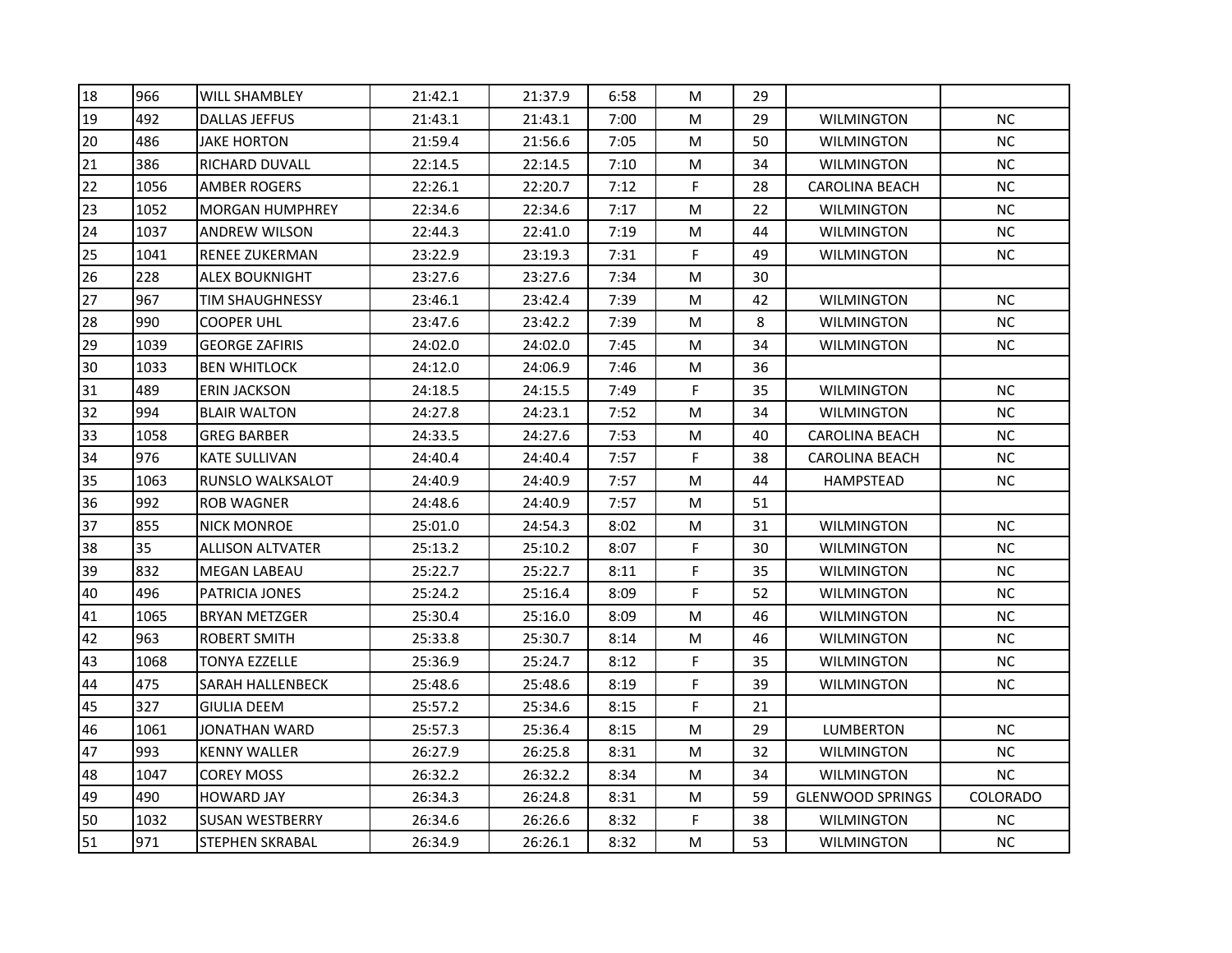| 52 | 1077 | <b>RYAN SKRABAL</b>      | 26:36.7 | 26:36.7 | 8:35 | М  | 24             | <b>WILMINGTON</b> | NC.             |
|----|------|--------------------------|---------|---------|------|----|----------------|-------------------|-----------------|
| 53 | 851  | <b>MELISSA MILLER</b>    | 26:53.1 | 26:31.6 | 8:33 | F. | 28             |                   |                 |
| 54 | 850  | <b>MATHEW MILLER</b>     | 26:53.3 | 26:32.1 | 8:34 | M  | 29             |                   |                 |
| 55 | 870  | <b>CONERLY PRESTON</b>   | 26:59.9 | 26:48.0 | 8:39 | M  | 10             | <b>WILMINGTON</b> | NC              |
| 56 | 969  | <b>STAN SHERMAN</b>      | 27:02.2 | 26:47.0 | 8:38 | м  | 56             | <b>WILMINGTON</b> | NC.             |
| 57 | 847  | <b>ERIC MERCER</b>       | 27:02.7 | 26:50.6 | 8:39 | М  | 40             |                   |                 |
| 58 | 1069 | <b>BARRETT EARNEY</b>    | 27:05.0 | 26:50.6 | 8:39 | M  | 38             | <b>WILMINGTON</b> | NС              |
| 59 | 865  | <b>ERICA PELINSKI</b>    | 27:05.5 | 27:00.9 | 8:43 | F  | 30             | <b>WILMINGTON</b> | <b>NC</b>       |
| 60 | 873  | LAUREN RAUTENKRANZ       | 27:07.2 | 27:07.2 | 8:45 | F  | 23             |                   |                 |
| 61 | 466  | <b>EMILY FOSTER</b>      | 27:08.0 | 26:48.8 | 8:39 | F  | 31             | SCOTTSVILLE       | <b>KENTUCKY</b> |
| 62 | 978  | NICOLE TERRELL           | 27:11.2 | 27:06.7 | 8:45 | F  | 31             | <b>HAMPSTEAD</b>  | NC.             |
| 63 | 1051 | <b>SHANNON TOMASSI</b>   | 27:17.2 | 27:05.9 | 8:44 | F  | 44             | <b>WILMINGTON</b> | NC.             |
| 64 | 295  | <b>CHRISTINA CLAIR</b>   | 27:18.0 | 27:18.0 | 8:48 | F  | 30             | <b>WILMINGTON</b> | $NC$            |
| 65 | 962  | MIKE RUWE                | 27:24.9 | 27:15.4 | 8:47 | м  | 44             | <b>WILMINGTON</b> | <b>NC</b>       |
| 66 | 875  | TRUCKER REYNOR           | 27:38.6 | 27:38.6 | 8:55 | M  | 25             |                   |                 |
| 67 | 845  | <b>MARIA MCINTYRE</b>    | 27:48.2 | 27:42.0 | 8:56 | F  | 47             | <b>WILMINGTON</b> | NC.             |
| 68 | 864  | <b>PATRICK PEARCE</b>    | 27:54.7 | 27:50.1 | 8:59 | M  | 59             | <b>WILSON</b>     | NC              |
| 69 | 1074 | <b>JEFF SWANSON</b>      | 27:56.1 | 27:36.3 | 8:54 | M  | 38             | <b>WILMINGTON</b> | NC              |
| 70 | 493  | KIMBERLY JESSUP          | 28:07.3 | 28:01.7 | 9:02 | F  | 42             | <b>WILMINGTON</b> | NC.             |
| 71 | 965  | LAUREL SHAMBLEY          | 28:19.0 | 28:14.8 | 9:06 | F  | 26             |                   |                 |
| 72 | 1030 | <b>KEVIN WELCH</b>       | 28:20.8 | 28:20.8 | 9:08 | M  | 40             |                   |                 |
| 73 | 484  | <b>MATT HERRINGTON</b>   | 28:29.5 | 28:18.0 | 9:08 | М  | 44             | <b>WIMINGTON</b>  | NC.             |
| 74 | 1071 | <b>PATRICK SMITH</b>     | 28:34.2 | 28:18.7 | 9:08 | M  | 45             | <b>WILMINGTON</b> | NC              |
| 75 | 843  | LAUREN MCASKILL          | 28:34.9 | 28:20.2 | 9:08 | F  | 28             | <b>DURHAM</b>     | NC.             |
| 76 | 972  | <b>KRISTINE SMITH</b>    | 28:35.9 | 28:09.0 | 9:05 | F  | 43             | <b>WILMINGTON</b> | <b>NC</b>       |
| 77 | 308  | <b>KEVIN CONNINGTON</b>  | 28:39.9 | 28:26.9 | 9:10 | M  | 43             | <b>WILMINGTON</b> | NC              |
| 78 | 400  | <b>CATHERINE EDMONDS</b> | 28:48.9 | 28:38.1 | 9:14 | F  | 54             | <b>WILMINGTON</b> | NС              |
| 79 | 1049 | <b>BOBBY PERRY</b>       | 29:09.7 | 28:47.6 | 9:17 | М  | 42             | HAMPSTEAD         | NC.             |
| 80 | 880  | <b>ELISHA ROITHNER</b>   | 29:10.1 | 29:10.1 | 9:25 | F  | 42             | <b>WILMINGTON</b> | NC              |
| 81 | 101  | <b>DEACON BALL</b>       | 29:11.1 | 29:11.1 | 9:25 | M  | 9              | <b>WILMINGTON</b> | NC              |
| 82 | 858  | <b>GEORGE MYERS</b>      | 29:12.9 | 28:52.9 | 9:19 | М  | 58             |                   |                 |
| 83 | 1048 | SAMANTHA WYERS           | 29:16.0 | 29:02.5 | 9:22 | F  | 20             | <b>WILMINGTON</b> | NC.             |
| 84 | 72   | <b>DAVID BALL</b>        | 29:16.4 | 29:03.6 | 9:22 | М  | 44             | WILMINGTON        | <b>NC</b>       |
| 85 | 418  | <b>ALEX FERRETTI</b>     | 29:17.2 | 29:04.8 | 9:23 | M  | $\overline{7}$ | <b>WILMINGTON</b> | NC              |
|    |      |                          |         |         |      |    |                |                   |                 |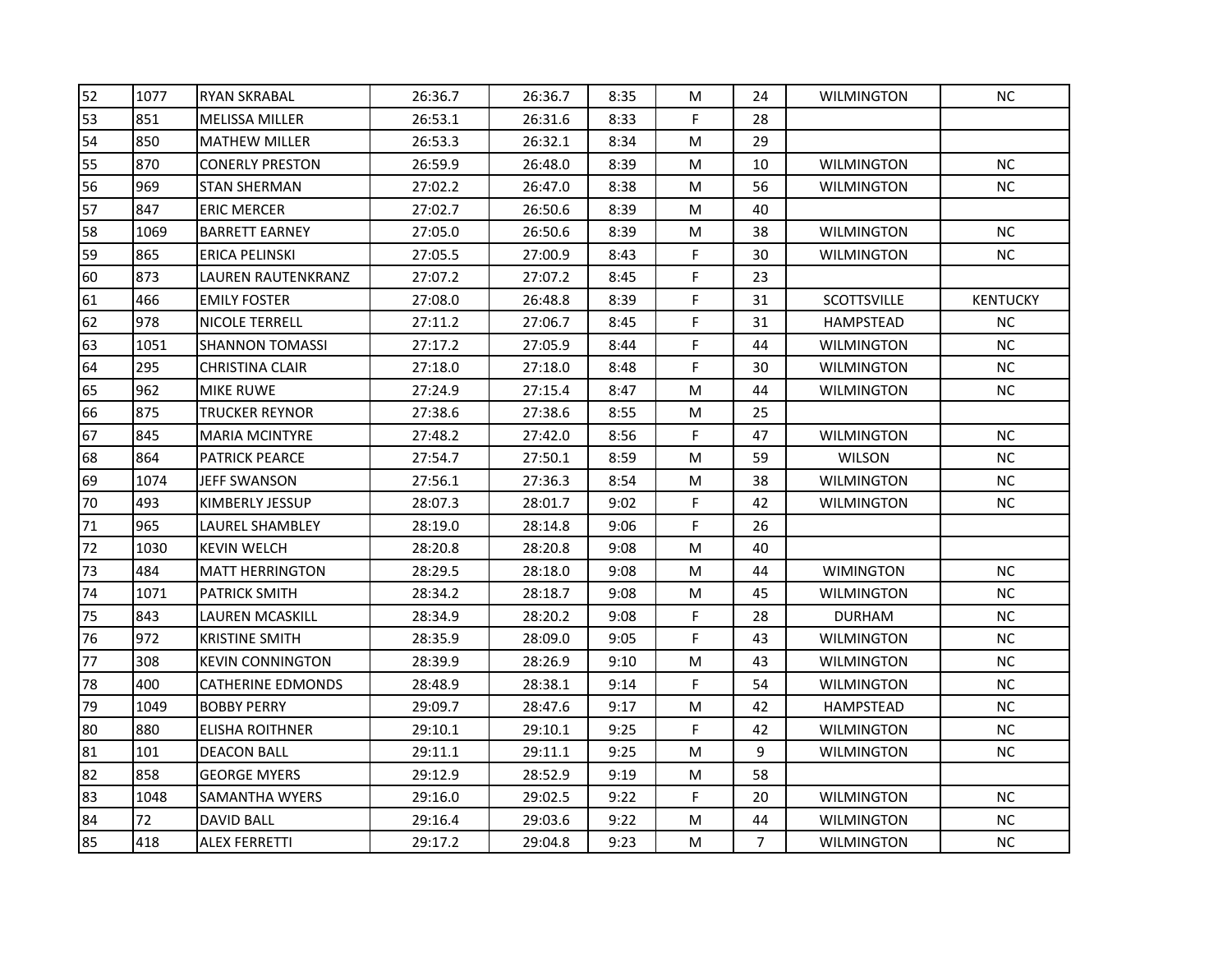| 86  | 485  | <b>GEORGE HOLLEN</b>        | 29:38.0 | 29:38.0 | 9:34  | M | 41 | <b>WIMINGTON</b>    | <b>NC</b> |
|-----|------|-----------------------------|---------|---------|-------|---|----|---------------------|-----------|
| 87  | 487  | <b>CLINT HOWELL</b>         | 29:45.2 | 29:26.5 | 9:30  | M | 37 | <b>WIMINGTON</b>    | <b>NC</b> |
| 88  | 1060 | <b>PATRICK CARROLL</b>      | 29:50.6 | 29:42.1 | 9:35  | M | 40 | <b>WILMINGTON</b>   | <b>NC</b> |
| 89  | 461  | <b>SAMMY FLOWERS</b>        | 29:57.8 | 29:39.8 | 9:34  | M | 46 | <b>CASTLE HAYNE</b> | NC        |
| 90  | 483  | <b>ELIZABETH HERRINGTON</b> | 30:05.1 | 29:53.7 | 9:38  | F | 42 | <b>WIMINGTON</b>    | $NC$      |
| 91  | 447  | <b>MARY FISH</b>            | 30:07.0 | 29:48.3 | 9:37  | F | 28 | <b>WILMINGTON</b>   | NC        |
| 92  | 481  | <b>CHRISTINE HENNESSEY</b>  | 30:09.4 | 29:47.1 | 9:36  | F | 33 |                     |           |
| 93  | 462  | <b>BILL FLYTHE</b>          | 30:24.2 | 30:09.4 | 9:44  | м | 29 |                     |           |
| 94  | 47   | <b>NICOLE ANDERSON</b>      | 30:38.3 | 30:27.6 | 9:49  | F | 27 |                     |           |
| 95  | 991  | <b>JASON VOGT</b>           | 30:50.6 | 30:46.3 | 9:55  | M | 36 | <b>WILMINGTON</b>   | NC        |
| 96  | 1044 | <b>RYAN SKUCE</b>           | 30:59.6 | 30:44.5 | 9:55  | M | 35 | <b>WILMINGTON</b>   | NC.       |
| 97  | 1079 | <b>CALEB HEWETT</b>         | 31:02.4 | 30:44.8 | 9:55  | M | 13 | <b>WILMINGTON</b>   | NC        |
| 98  | 961  | <b>DANA RUWE</b>            | 31:02.5 | 30:57.4 | 9:59  | F | 34 | <b>WILMINGTON</b>   | NC        |
| 99  | 1062 | <b>LORI HASKING</b>         | 31:11.9 | 31:11.9 | 10:04 | F | 51 | <b>WILMINGTON</b>   | NC        |
| 100 | 1080 | LAUREN GRIFFINHUNT          | 31:14.3 | 31:14.3 | 10:05 | F | 32 | <b>WILMINGTON</b>   | NC        |
| 101 | 474  | <b>CHELSI HAEFELE</b>       | 31:15.7 | 31:02.7 | 10:01 | F | 24 |                     |           |
| 102 | 319  | <b>STEPHEN DAY</b>          | 31:22.1 | 31:13.5 | 10:04 | M | 33 | WILMINGTON          | NC        |
| 103 | 974  | <b>PAM SOLARI</b>           | 31:25.4 | 31:02.5 | 10:01 | F | 45 |                     |           |
| 104 | 479  | <b>JESSICA HAYES</b>        | 31:25.8 | 31:06.9 | 10:02 | F | 27 | <b>WILMINGTON</b>   | NC        |
| 105 | 876  | <b>CANDACE RHODES</b>       | 31:42.9 | 31:16.9 | 10:05 | F | 45 | WILMINGTON          | NC        |
| 106 | 184  | <b>HANK BLANTON</b>         | 32:00.9 | 31:54.9 | 10:17 | M | 26 | <b>WILMINGTON</b>   | NC        |
| 107 | 871  | <b>NANCY PRESTON</b>        | 32:01.1 | 32:01.1 | 10:20 | F | 42 | <b>WILMINGTON</b>   | <b>NC</b> |
| 108 | 984  | <b>JILL TIMBERS</b>         | 32:14.1 | 31:53.3 | 10:17 | F | 58 | <b>WILMINGTON</b>   | NC        |
| 109 | 365  | <b>STEPHEN DONLEY</b>       | 32:34.5 | 32:16.1 | 10:25 | М | 30 | <b>WIMINGTON</b>    | <b>NC</b> |
| 110 | 1057 | <b>CAYLAN MCKAY</b>         | 32:35.8 | 32:22.0 | 10:26 | M | 26 | WILMINGTON          | NC        |
| 111 | 1045 | <b>ERICK MELIHER</b>        | 32:37.6 | 32:35.6 | 10:31 | M | 35 | <b>WILMINGTON</b>   | <b>NC</b> |
| 112 | 1046 | MICHELLE CALDWELL           | 32:41.0 | 32:34.1 | 10:30 | F | 35 | <b>WILMINGTON</b>   | NC        |
| 113 | 1081 | <b>JACKIE ANDERSON</b>      | 32:43.3 | 32:16.5 | 10:25 | F | 22 | WILMINGTON          | <b>NC</b> |
| 114 | 852  | PHYLLIS MILLER              | 32:46.2 | 32:22.1 | 10:26 | F | 68 |                     |           |
| 115 | 414  | <b>MARY FARNHAM</b>         | 32:48.1 | 32:27.9 | 10:28 | F | 55 | <b>WILMINGTON</b>   | <b>NC</b> |
| 116 | 415  | <b>CAMERON FAULKNER</b>     | 32:50.6 | 32:36.4 | 10:31 | M | 27 |                     |           |
| 117 | 497  | <b>VALERIE JONES</b>        | 32:54.1 | 32:41.6 | 10:33 | F | 30 | <b>WILMINGTON</b>   | <b>NC</b> |
| 118 | 71   | <b>RAY BAKER</b>            | 33:04.4 | 32:49.3 | 10:35 | M | 58 | <b>WILNINGTON</b>   | NC        |
| 119 | 982  | <b>EMILY THOMAS</b>         | 33:06.0 | 32:45.9 | 10:34 | F | 32 | <b>WILMINGTON</b>   | NC        |
|     |      |                             |         |         |       |   |    |                     |           |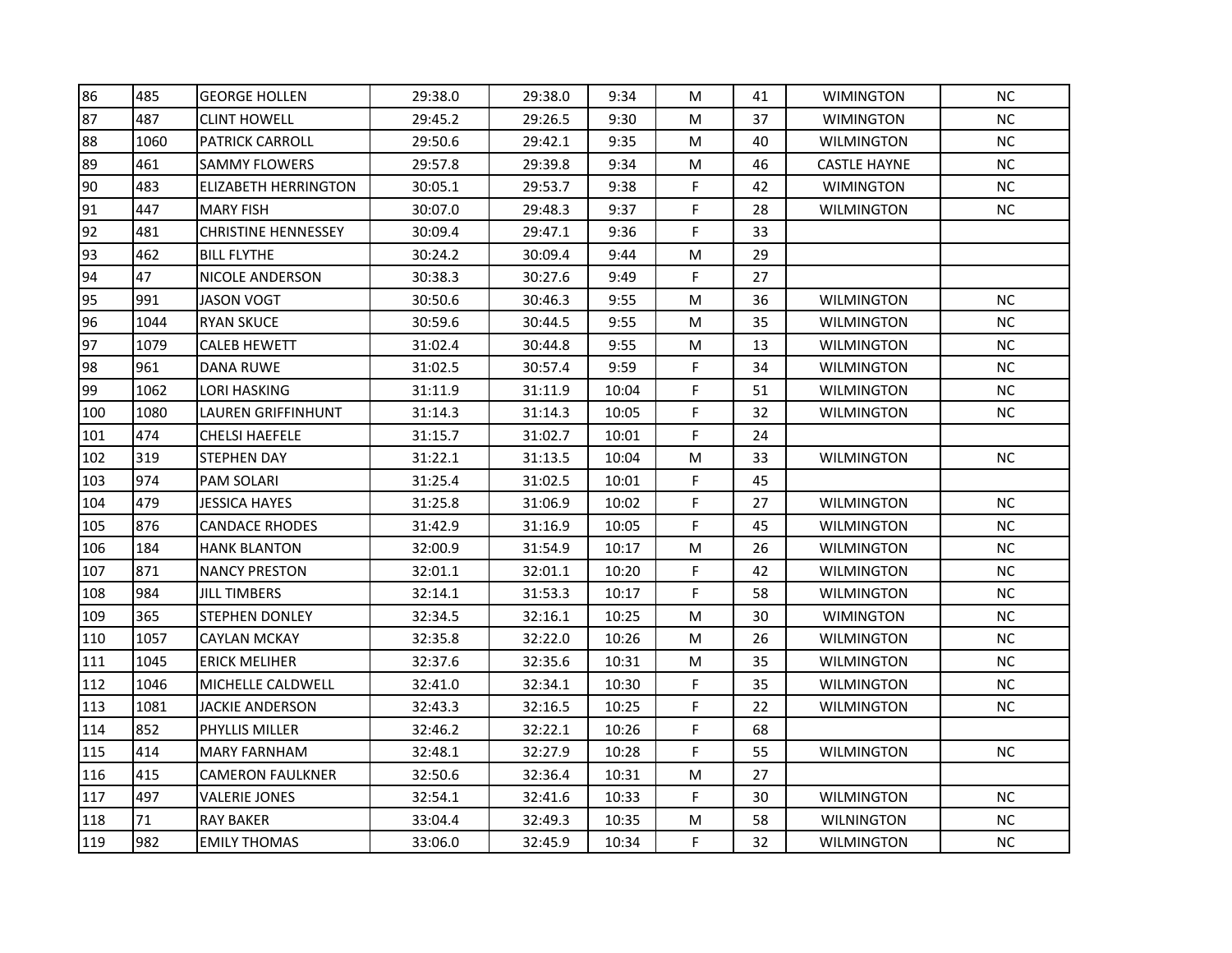| 120 | 970  | <b>KIM SHOLAR</b>      | 33:20.6 | 33:20.6 | 10:45 | F           | 53 | <b>WILMINGTON</b>       | NC.       |
|-----|------|------------------------|---------|---------|-------|-------------|----|-------------------------|-----------|
| 121 | 874  | <b>JOHN REESE</b>      | 33:21.3 | 33:07.8 | 10:41 | M           | 42 |                         |           |
| 122 | 181  | <b>IVEY BLAIR</b>      | 33:23.4 | 33:03.7 | 10:40 | F           | 22 | <b>WALLACE</b>          | <b>NC</b> |
| 123 | 436  | CHRISTI FERRETTI       | 33:27.4 | 33:27.4 | 10:47 | F           | 40 | <b>WILMINGTON</b>       | NC        |
| 124 | 718  | DAVID KOSTYAL          | 33:47.7 | 33:27.1 | 10:47 | M           | 22 | <b>WILMINGTON</b>       | $NC$      |
| 125 | 859  | <b>WHITNEY NOBLE</b>   | 33:48.4 | 33:27.3 | 10:47 | F           | 19 | WILMINGTON              | NС        |
| 126 | 495  | JOSEPH JONES           | 33:53.3 | 33:41.1 | 10:52 | M           | 33 | <b>WILMINGTON</b>       | NC        |
| 127 | 235  | MICHELLE BRITT         | 33:57.7 | 33:57.7 | 10:57 | F           | 37 | LELAND                  | NC.       |
| 128 | 959  | <b>BRANDON ROWLETT</b> | 34:04.6 | 33:48.2 | 10:54 | M           | 37 |                         |           |
| 129 | 1070 | <b>ANNE PEMBERTON</b>  | 34:41.5 | 34:12.6 | 11:02 | F           | 40 | <b>WILMINGTON</b>       | NC        |
| 130 | 861  | <b>NOELLE PARKER</b>   | 34:46.0 | 34:21.8 | 11:05 | F           | 26 | WILMINGTON              | NC.       |
| 131 | 860  | <b>ALEX PARKER</b>     | 34:47.4 | 34:22.9 | 11:05 | M           | 26 | <b>WILMINGTON</b>       | NC        |
| 132 | 878  | <b>ERIN ROBERTS</b>    | 34:49.7 | 34:49.7 | 11:14 | F           | 31 |                         |           |
| 133 | 958  | <b>AMY ROWLETT</b>     | 35:03.1 | 34:47.7 | 11:13 | F           | 45 |                         |           |
| 134 | 491  | <b>MARY JAY</b>        | 35:47.6 | 35:30.9 | 11:27 | F           | 59 | <b>GLENWOOD SPRINGS</b> | COLORADO  |
| 135 | 1054 | DAVID BLUE             | 36:06.1 | 36:06.1 | 11:39 | M           | 53 | WILMINGTON              | $NC$      |
| 136 | 968  | <b>KAREN SHERMAN</b>   | 36:09.1 | 36:09.1 | 11:40 | F           | 55 | <b>WILMINGTON</b>       | NC        |
| 137 | 1075 | <b>SUSAN COLLINS</b>   | 36:12.7 | 35:50.2 | 11:34 | $\mathsf F$ | 54 | <b>WILMINGTON</b>       | NC        |
| 138 | 1076 | <b>WILLIAM COLLINS</b> | 36:12.9 | 35:50.9 | 11:34 | M           | 51 | WILMINGTON              | NC        |
| 139 | 842  | KATE MATTOCKS          | 36:15.5 | 35:48.8 | 11:33 | F           | 31 | <b>WILMINGTON</b>       | NC        |
| 140 | 979  | <b>MELINDA THEISS</b>  | 36:15.7 | 36:15.7 | 11:42 | F           | 29 | <b>WILMINGTON</b>       | NC        |
| 141 | 840  | <b>TASHA MARTIN</b>    | 37:15.2 | 37:15.2 | 12:01 | F           | 27 | <b>WILMINGTON</b>       | <b>NC</b> |
| 142 | 111  | MICHELLE BANNON        | 37:21.9 | 36:58.6 | 11:55 | F           | 61 | <b>WILMINGTON</b>       | NC        |
| 143 | 983  | <b>HILLARY THOMAS</b>  | 37:32.0 | 37:11.2 | 11:59 | F           | 35 | <b>WILMINGTON</b>       | NC        |
| 144 | 64   | <b>BILL ATWILL</b>     | 38:04.9 | 38:04.9 | 12:17 | M           | 68 | WILMINGTON              | NС        |
| 145 | 299  | SUE CODY               | 38:05.1 | 38:05.1 | 12:17 | $\mathsf F$ | 61 | <b>WILMINGTON</b>       | NC        |
| 146 | 1078 | <b>STACIE MINCA</b>    | 38:23.1 | 38:05.2 | 12:17 | F           | 29 | <b>WILMINGTON</b>       | NС        |
| 147 | 985  | <b>DAVID TOMA</b>      | 38:30.7 | 38:06.1 | 12:17 | M           | 57 |                         |           |
| 148 | 999  | <b>VICTORIA WARD</b>   | 38:37.4 | 38:14.7 | 12:20 | F           | 22 |                         |           |
| 149 | 614  | <b>MORGAN KING</b>     | 38:42.5 | 38:20.0 | 12:22 | F           | 22 | <b>WILMINGTON</b>       | NC        |
| 150 | 1072 | <b>STEPHANIE SMITH</b> | 38:50.7 | 38:33.0 | 12:26 | F           | 40 | <b>WILMINGTON</b>       | $\sf NC$  |
| 151 | 1073 | <b>BECKY ODANIELL</b>  | 38:50.7 | 38:32.2 | 12:26 | F           | 51 | <b>WILMINGTON</b>       | NС        |
| 152 | 387  | <b>CHUCK EARNEY</b>    | 38:51.0 | 38:32.8 | 12:26 | M           | 68 |                         |           |
| 153 | 290  | <b>ALICE CARNEY</b>    | 39:07.6 | 38:44.2 | 12:30 | F           | 48 | <b>WILMINGTON</b>       | NC        |
|     |      |                        |         |         |       |             |    |                         |           |